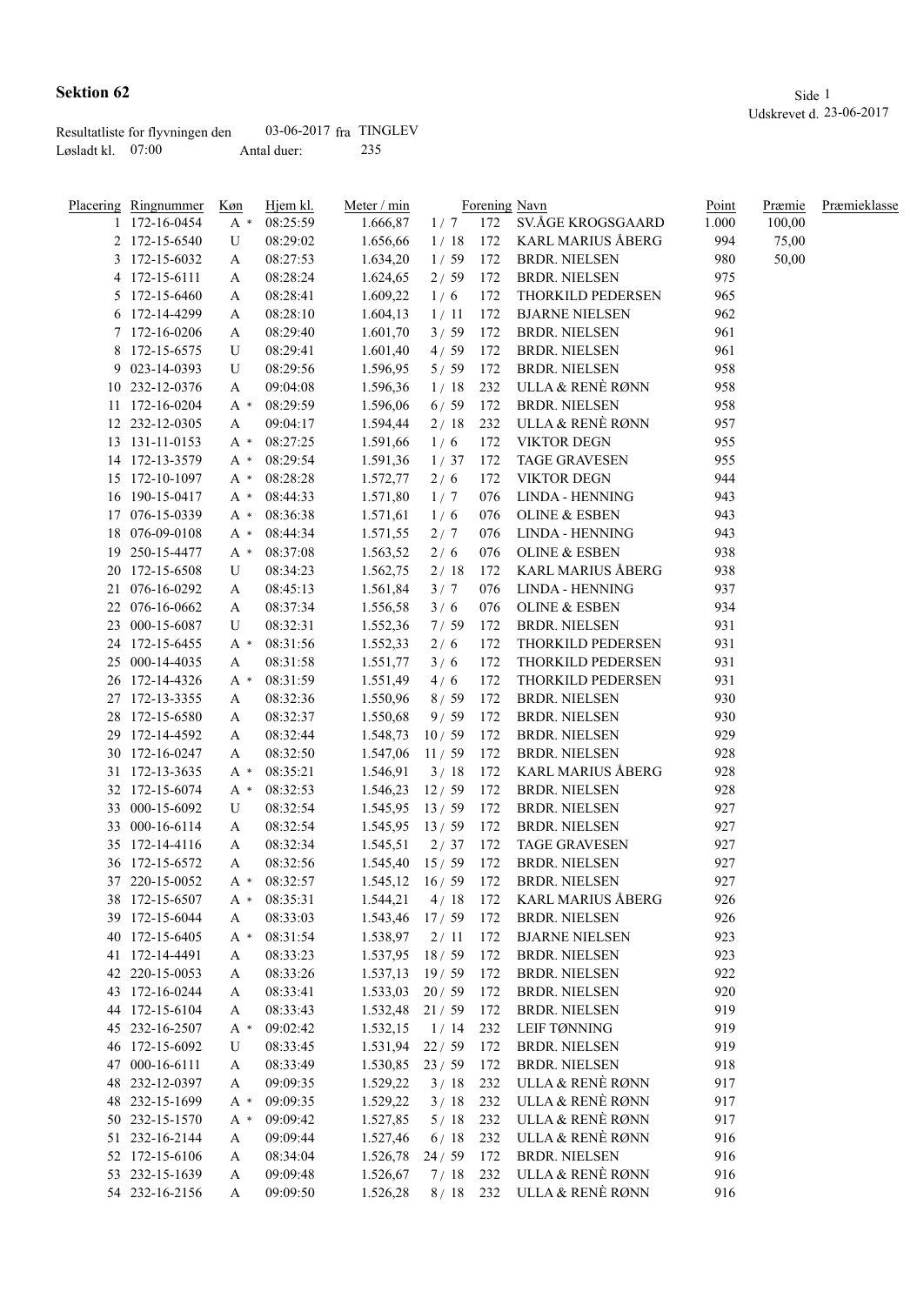|                   | Resultatliste for flyvningen den | 03-06-2017 $fra$ TINGLEV |     |
|-------------------|----------------------------------|--------------------------|-----|
| Løsladt kl. 07:00 |                                  | Antal duer:              | 235 |

|     | Placering Ringnummer | Køn    | Hjem kl. | Meter / min      |        |     | Forening Navn              | Point | Præmie | Præmieklasse |
|-----|----------------------|--------|----------|------------------|--------|-----|----------------------------|-------|--------|--------------|
|     | 55 232-16-2162       | A      | 09:09:52 | 1.525,89         |        |     | 9/18 232 ULLA & RENÈ RØNN  | 915   |        |              |
|     | 56 232-16-2116       | A      | 09:09:57 | 1.524,91         |        |     | 10/18 232 ULLA & RENÈ RØNN | 915   |        |              |
|     | 57 172-14-4317       | A *    | 08:33:38 | 1.524,15         | 5/6    | 172 | THORKILD PEDERSEN          | 914   |        |              |
|     | 58 172-16-0319       | A      | 08:33:52 | 1.524,11         | 3/37   | 172 | <b>TAGE GRAVESEN</b>       | 914   |        |              |
|     | 59 172-15-6537       | $A^*$  | 08:37:06 | 1.519,03         | 5/18   | 172 | <b>KARL MARIUS ÅBERG</b>   | 911   |        |              |
|     | 60 076-16-0763       | U      | 08:51:41 | 1.518,36         | 1/10   | 076 | SVEND JUUL JENSEN          | 911   |        |              |
|     | 61 172-16-0126       | A      | 08:37:10 | 1.517,99         | 6/18   | 172 | <b>KARL MARIUS ÅBERG</b>   | 911   |        |              |
|     | 61 172-16-0135       | A      | 08:37:10 | 1.517,99         | 6/18   | 172 | <b>KARL MARIUS ÅBERG</b>   | 911   |        |              |
|     | 63 172-16-0176       | A      | 08:34:46 | 1.515,50         | 25/59  | 172 | <b>BRDR. NIELSEN</b>       | 909   |        |              |
|     | 64 232-15-1826       | A *    | 09:04:06 | 1.514,87         | 2/14   | 232 | LEIF TØNNING               | 909   |        |              |
|     | 65 172-15-6078       | A      | 08:34:49 | 1.514,70         | 26/59  | 172 | <b>BRDR. NIELSEN</b>       | 909   |        |              |
|     | 66 172-16-0166       | U      | 08:34:51 | 1.514,17         | 27/59  | 172 | <b>BRDR. NIELSEN</b>       | 908   |        |              |
|     | 67 172-16-0219       | A      | 08:34:53 | 1.513,64         | 28/59  | 172 | <b>BRDR. NIELSEN</b>       | 908   |        |              |
| 68  | 000-15-6090          | A      | 08:34:55 | 1.513,11         | 29/59  | 172 | <b>BRDR. NIELSEN</b>       | 908   |        |              |
|     | 69 172-14-4333       | $A^*$  | 08:34:22 | 1.512,30         | 6/6    | 172 | THORKILD PEDERSEN          | 907   |        |              |
|     | 70 172-16-0303       | U      | 08:34:42 | 1.510,70         | 4/37   | 172 | <b>TAGE GRAVESEN</b>       | 906   |        |              |
|     | 71 232-16-2313       | $A^*$  | 09:07:44 | 1.506,83         | 1/7    | 232 | VIGGO KNUDSEN              | 904   |        |              |
|     | 72 232-16-2498       | A *    | 09:07:46 | 1.506,43         | 2/7    | 232 | VIGGO KNUDSEN              | 904   |        |              |
|     | 73 232-16-2337       | $A^*$  | 09:05:25 | 1.505,53         | 1/5    | 232 | <b>JØRN ROSENGREEN</b>     | 903   |        |              |
|     | 74 232-16-2211       | A      | 09:08:00 | 1.504,45         | 1/15   | 232 | <b>KLAUS RASMUSSEN</b>     | 903   |        |              |
|     | 75 232-16-2228       | $A^*$  | 09:08:05 | 1.503,47         | 2/15   | 232 | KLAUS RASMUSSEN            | 902   |        |              |
|     | 76 232-16-2205       | A      | 09:08:09 | 1.502,68         | 3/15   | 232 | KLAUS RASMUSSEN            | 901   |        |              |
| 77  | 232-15-1591          | A *    | 09:12:22 | 1.497,07         | 11/18  | 232 | ULLA & RENÈ RØNN           | 898   |        |              |
|     | 78 232-16-2179       | A      | 09:13:07 | 1.488,63         | 12/18  | 232 | ULLA & RENÈ RØNN           | 893   |        |              |
| 79. | 076-15-0633          | $A^*$  | 08:54:20 | 1.483,17         | 2/10   | 076 | SVEND JUUL JENSEN          | 890   |        |              |
|     | 80 076-14-0569       | A      | 08:54:22 | 1.482,74         | 3/10   | 076 | SVEND JUUL JENSEN          | 890   |        |              |
|     | 81 172-16-0415       | А      | 08:40:03 | 1.474,24         | 8/18   | 172 | <b>KARL MARIUS ÅBERG</b>   | 884   |        |              |
|     | 82 172-16-0056       | A      | 08:36:21 | 1.467,89         | 3/11   | 172 | <b>BJARNE NIELSEN</b>      | 881   |        |              |
|     | 83 172-16-0428       | $A^*$  | 08:34:48 | 1.467,70         | 3/6    | 172 | <b>VIKTOR DEGN</b>         | 881   |        |              |
|     | 84 172-16-0095       | A *    | 08:34:49 | 1.467,44         | 4/6    | 172 | <b>VIKTOR DEGN</b>         | 880   |        |              |
|     | 85 232-16-2215       | A      | 09:11:29 | 1.464,59         | 4/15   | 232 | <b>KLAUS RASMUSSEN</b>     | 879   |        |              |
|     | 86 000-13-3538       | A      | 08:35:05 | 1.463,33         | 5/6    | 172 | <b>VIKTOR DEGN</b>         | 878   |        |              |
|     | 87 172-16-0447       | A *    | 08:38:14 | 1.459,01         | 2/7    | 172 | SV.ÅGE KROGSGAARD          | 875   |        |              |
|     | 88 076-10-0339       | A *    | 08:50:54 | 1.456,33         | 1/5    | 076 | <b>EVALD JENSEN</b>        | 874   |        |              |
|     | 89 232-16-2514       | U      | 09:09:50 | 1.447,97         | 3/14   | 232 | LEIF TØNNING               | 869   |        |              |
|     | 90 172-16-0044       | A      | 08:37:59 | 1.443,42         | 4/11   | 172 | <b>BJARNE NIELSEN</b>      | 866   |        |              |
|     | 91 172-16-0213       | A      | 08:40:17 | $1.432,13$ 30/59 |        | 172 | <b>BRDR. NIELSEN</b>       | 859   |        |              |
|     | 92 172-16-0482       | $A^*$  | 08:40:25 | 1.427,28         | 3/7    | 172 | SV.ÅGE KROGSGAARD          | 856   |        |              |
|     | 93 172-16-0053       | A      | 08:39:13 | 1.425,48         | 5/11   | 172 | <b>BJARNE NIELSEN</b>      | 855   |        |              |
|     | 94 172-16-0013       | $A^*$  | 08:39:38 | 1.419,51         | 6/11   | 172 | <b>BJARNE NIELSEN</b>      | 852   |        |              |
|     | 95 172-15-6520       | U      | 08:44:15 | 1.414,85         | 9/18   | 172 | <b>KARL MARIUS ÅBERG</b>   | 849   |        |              |
|     | 96 232-16-2259       | $A^*$  | 09:17:13 | 1.403,39         | $5/15$ | 232 | <b>KLAUS RASMUSSEN</b>     | 842   |        |              |
|     | 97 232-16-2395       | A      | 09:21:17 | 1.402,59         | 13/18  | 232 | ULLA & RENÈ RØNN           | 841   |        |              |
|     | 98 232-16-2114       | A      | 09:21:19 | 1.402,25         | 14/18  | 232 | ULLA & RENÈ RØNN           | 841   |        |              |
|     | 99 232-16-2300       | $A^*$  | 09:18:02 | 1.394,39         | 3/7    | 232 | VIGGO KNUDSEN              | 837   |        |              |
|     | 100 232-16-2499      | $A^*$  | 09:18:03 | 1.394,22         | 4/7    | 232 | VIGGO KNUDSEN              | 836   |        |              |
|     | 101 076-16-0777      | $U^*$  | 09:03:40 | 1.371,23         | 4/10   | 076 | SVEND JUUL JENSEN          | 823   |        |              |
|     | 102 232-16-2219      | A      | 09:20:40 | 1.368,97         | 6/15   | 232 | <b>KLAUS RASMUSSEN</b>     | 821   |        |              |
|     | 103 232-16-2376      | A      | 09:20:44 | 1.368,33         | 7/15   | 232 | <b>KLAUS RASMUSSEN</b>     | 821   |        |              |
|     | 104 076-16-0607      | A      | 09:20:48 | 1.367,68         | 8/15   | 232 | <b>KLAUS RASMUSSEN</b>     | 821   |        |              |
|     | 105 232-16-2197      | A      | 09:25:51 | 1.358,67         | 15/18  | 232 | ULLA & RENÈ RØNN           | 815   |        |              |
|     | 106 232-16-2314      |        | 09:21:52 | 1.356,71         | 5/7    | 232 | VIGGO KNUDSEN              | 814   |        |              |
|     | 107 172-13-3265      | A<br>U | 08:49:38 | 1.345,38         | 10/18  | 172 | <b>KARL MARIUS ÅBERG</b>   | 807   |        |              |
|     |                      |        |          |                  |        |     |                            |       |        |              |
|     | 108 172-15-6416      | A      | 08:45:11 | 1.344,61         | 7/11   | 172 | <b>BJARNE NIELSEN</b>      | 807   |        |              |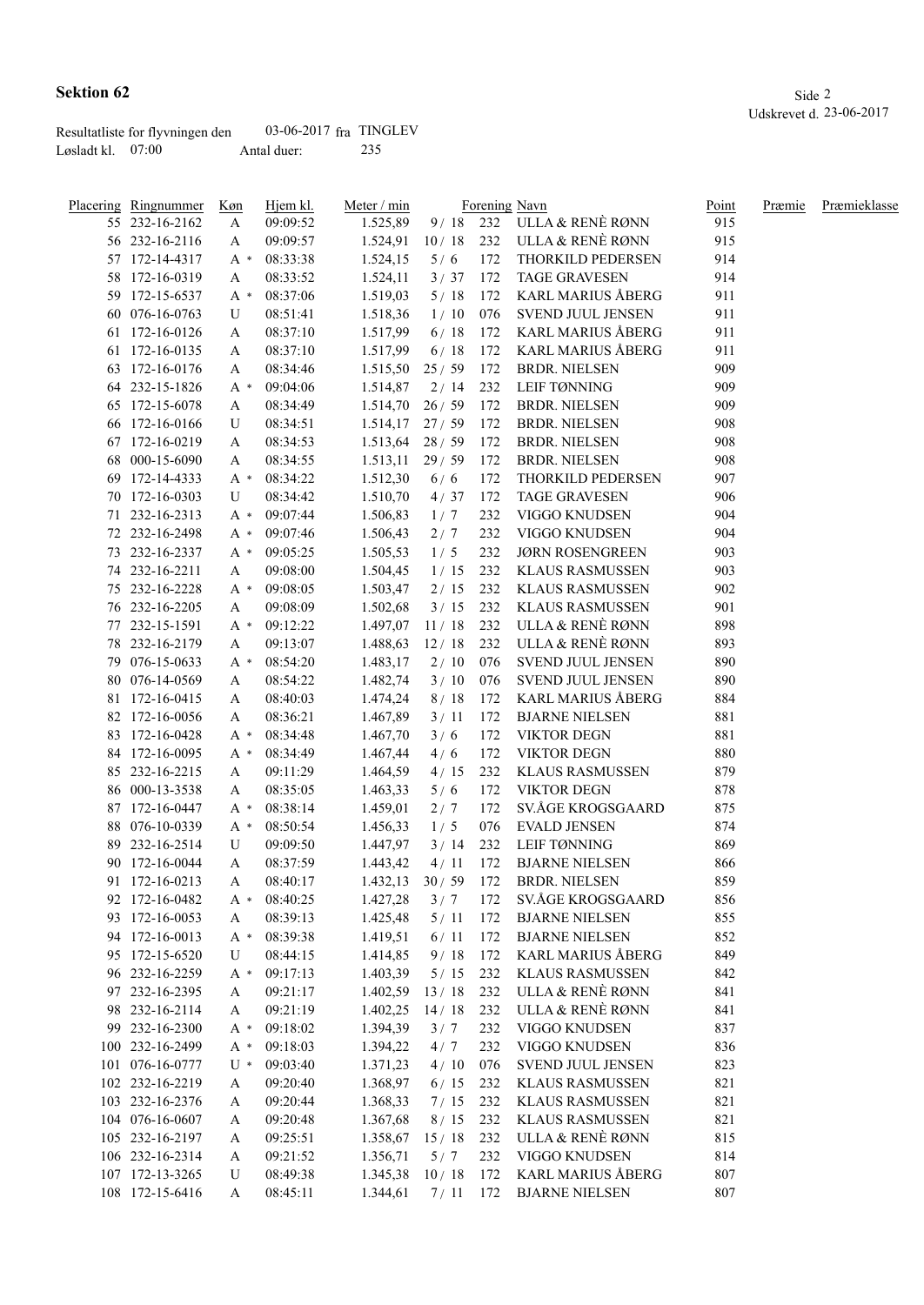|                   | Resultatliste for flyvningen den | $03-06-2017$ fra TINGLEV |     |
|-------------------|----------------------------------|--------------------------|-----|
| Løsladt kl. 07:00 |                                  | Antal duer:              | 235 |

| Placering Ringnummer | Køn                 | Hjem kl. | Meter / min |              | Forening Navn |                          | Point | Præmie | Præmieklasse |
|----------------------|---------------------|----------|-------------|--------------|---------------|--------------------------|-------|--------|--------------|
| 109 172-12-2171      | $A^*$               | 08:49:44 | 1.344,15    | 11/18        | 172           | KARL MARIUS ÅBERG        | 806   |        |              |
| 110 232-16-2241      | A                   | 09:23:23 | 1.342,36    | 6/7          | 232           | VIGGO KNUDSEN            | 805   |        |              |
| 111 172-15-6034      | U                   | 08:49:46 | 1.308,40    | 31/59        | 172           | <b>BRDR. NIELSEN</b>     | 785   |        |              |
| 112 232-16-2503      | $A^*$               | 09:23:48 | 1.307,34    | 4/14         | 232           | <b>LEIF TØNNING</b>      | 784   |        |              |
| 113 232-16-2515      | $U^*$               | 09:23:57 | 1.305,97    | 5/14         | 232           | LEIF TØNNING             | 783   |        |              |
| 114 172-11-1468      | A                   | 08:46:55 | 1.301,37    | 6/6          | 172           | <b>VIKTOR DEGN</b>       | 781   |        |              |
| 115 076-16-0500      | $U^*$               | 08:59:32 | 1.274,89    | 1/4          | 076           | <b>HELLE &amp; JENS</b>  | 765   |        |              |
| 116 172-16-0020      | $A^*$               | 08:51:03 | 1.273,58    | 8/11         | 172           | <b>BJARNE NIELSEN</b>    | 764   |        |              |
| 117 076-15-0195      | $A^*$               | 09:10:01 | 1.263,93    | 4/7          | 076           | LINDA - HENNING          | 758   |        |              |
| 118 232-16-2534      | U                   | 09:28:46 | 1.263,69    | 6/14         | 232           | <b>LEIF TØNNING</b>      | 758   |        |              |
| 119 232-16-2230      | A                   | 09:32:29 | 1.262,89    | 9/15         | 232           | <b>KLAUS RASMUSSEN</b>   | 758   |        |              |
| 120 172-15-6064      | A                   | 08:54:54 | 1.249,95    | 32/59        | 172           | <b>BRDR. NIELSEN</b>     | 750   |        |              |
| 121 232-15-1626      | $A^*$               | 09:38:55 | 1.246,96    | 16/18        | 232           | ULLA & RENÈ RØNN         | 748   |        |              |
| 122 232-16-2326      | $A^*$               | 09:33:05 | 1.233,43    | 2/5          | 232           | <b>JØRN ROSENGREEN</b>   | 740   |        |              |
| 123 172-16-0228      | U                   | 09:01:31 | 1.181,89    | 33/59        | 172           | <b>BRDR. NIELSEN</b>     | 709   |        |              |
| 124 172-14-4069      | $A^*$               | 09:02:21 | 1.169,29    | 5/37         | 172           | <b>TAGE GRAVESEN</b>     | 701   |        |              |
| 125 172-16-0163      | U                   | 09:07:28 | 1.157,15    | 12/18        | 172           | <b>KARL MARIUS ÅBERG</b> | 694   |        |              |
| 126 000-16-6115      | U                   | 09:04:25 | 1.154,34    | 34/59        | 172           | <b>BRDR. NIELSEN</b>     | 693   |        |              |
| 127 240-15-0286      | A                   | 09:04:53 | 1.150,03    | 35/59        | 172           | <b>BRDR. NIELSEN</b>     | 690   |        |              |
| 128 172-16-0184      | A                   | 09:04:55 | 1.149,72    | 36/59        | 172           | <b>BRDR. NIELSEN</b>     | 690   |        |              |
| 129 232-16-2501      | U                   | 09:44:08 | 1.145,38    | 7/14         | 232           | LEIF TØNNING             | 687   |        |              |
| 130 232-16-2521      | U                   | 09:44:11 | 1.145,03    | 8/14         | 232           | LEIF TØNNING             | 687   |        |              |
| 131 172-15-6303      | U                   | 09:09:01 | 1.143,25    | 13/18        | 172           | <b>KARL MARIUS ÅBERG</b> | 686   |        |              |
| 132 076-15-0654      | $U^*$               | 09:29:23 | 1.135,17    | 5/10         | 076           | SVEND JUUL JENSEN        | 681   |        |              |
| 133 172-14-4480      | U                   | 09:06:34 | 1.134,73    | 37/59        | 172           | <b>BRDR. NIELSEN</b>     | 681   |        |              |
| 134 172-15-6105      | A                   | 09:08:13 | 1.120,13    | 38/59        | 172           | <b>BRDR. NIELSEN</b>     | 672   |        |              |
| 135 232-16-2520      | A                   | 09:48:31 | 1.115,59    | 9/14         | 232           | LEIF TØNNING             | 669   |        |              |
| 136 172-14-4417      | U                   | 09:13:31 | 1.104,72    | 14/18        | 172           | KARL MARIUS ÅBERG        | 663   |        |              |
| 137 076-16-0206      | $A^*$               | 09:21:38 | 1.072,28    | 4/6          | 076           | <b>OLINE &amp; ESBEN</b> | 643   |        |              |
| 138 076-16-0628      | A                   | 09:32:01 | 1.062,43    | 2/5          | 076           | <b>EVALD JENSEN</b>      | 637   |        |              |
| 139 172-15-6014      | U                   | 09:15:31 | 1.059,79    | 39/59        | 172           | <b>BRDR. NIELSEN</b>     | 636   |        |              |
| 140 076-16-0652      | A                   | 09:23:19 | 1.059,68    | 5/6          | 076           | OLINE $\&$ ESBEN         | 636   |        |              |
| 141 076-16-0544      | $A^*$               | 09:26:34 | 1.039,75    | 2/4          | 076           | <b>HELLE &amp; JENS</b>  | 624   |        |              |
| 142 076-16-0781      | U                   | 09:43:58 | 1.034,21    | 6/10         | 076           | <b>SVEND JUUL JENSEN</b> | 620   |        |              |
| 143 076-16-0773      | U                   | 09:44:02 | 1.033,79    | 7/10         | 076           | SVEND JUUL JENSEN        | 620   |        |              |
| 144 172-15-6282      | U                   | 09:28:41 | 992,03      | 15/18        | 172           | <b>KARL MARIUS ÅBERG</b> | 595   |        |              |
| 145 172-16-0189      | $\mathbf{U}$ $\ast$ | 09:25:20 |             | 988,20 40/59 | 172           | <b>BRDR. NIELSEN</b>     | 593   |        |              |
| 146 076-16-0467      | A                   | 10:12:47 | 975,16      | 10/14        | 232           | LEIF TØNNING             | 585   |        |              |
| 147 232-16-2198      | A                   | 10:24:03 | 971,14      | 17/18        | 232           | ULLA & RENÈ RØNN         | 583   |        |              |
| 148 172-16-0214      | U                   | 09:31:23 | 948,71      | 41/59        | 172           | <b>BRDR. NIELSEN</b>     | 569   |        |              |
| 149 172-14-4248      | A                   | 09:34:54 | 913,05      | 9/11         | 172           | <b>BJARNE NIELSEN</b>    | 548   |        |              |
| 150 076-16-0604      | $A^*$               | 09:58:36 | 904,29      | 3/5          | 076           | <b>EVALD JENSEN</b>      | 543   |        |              |
| 151 076-16-0266      | $A^*$               | 10:01:51 | 903,67      | 5/7          | 076           | LINDA - HENNING          | 542   |        |              |
| 152 076-16-0603      | $A^*$               | 09:59:34 | 899,43      | 4/5          | 076           | <b>EVALD JENSEN</b>      | 540   |        |              |
| 153 232-16-2175      | A                   | 10:53:31 | 848,60      | 18/18        | 232           | ULLA & RENÈ RØNN         | 509   |        |              |
| 154 172-16-0153      | U                   | 09:54:57 | 843,09      | 16/18        | 172           | <b>KARL MARIUS ÅBERG</b> | 506   |        |              |
| 155 066-16-1661      | A                   | 10:15:48 | 839,28      | 6/7          | 076           | LINDA - HENNING          | 504   |        |              |
| 156 172-15-6001      | U                   | 09:51:32 | 837,27      | 42/59        | 172           | <b>BRDR. NIELSEN</b>     | 502   |        |              |
| 157 172-15-6545      | U                   | 09:57:51 | 829,34      | 17/18        | 172           | <b>KARL MARIUS ÅBERG</b> | 498   |        |              |
| 158 172-16-0242      | U                   | 09:53:14 | 829,05      | 43/59        | 172           | <b>BRDR. NIELSEN</b>     | 497   |        |              |
| 159 172-16-0448      | A                   | 09:52:55 | 828,86      | 4/7          | 172           | SV.ÅGE KROGSGAARD        | 497   |        |              |
| 160 172-15-6124      | A                   | 09:53:40 | 826,98      | 44/59        | 172           | <b>BRDR. NIELSEN</b>     | 496   |        |              |
| 161 172-16-0274      | U                   | 09:55:11 | 819,82      | 45/59        | 172           | <b>BRDR. NIELSEN</b>     | 492   |        |              |
| 162 172-16-0354      | A                   | 09:56:29 | 810,63      | 6/37         | 172           | <b>TAGE GRAVESEN</b>     | 486   |        |              |
|                      |                     |          |             |              |               |                          |       |        |              |